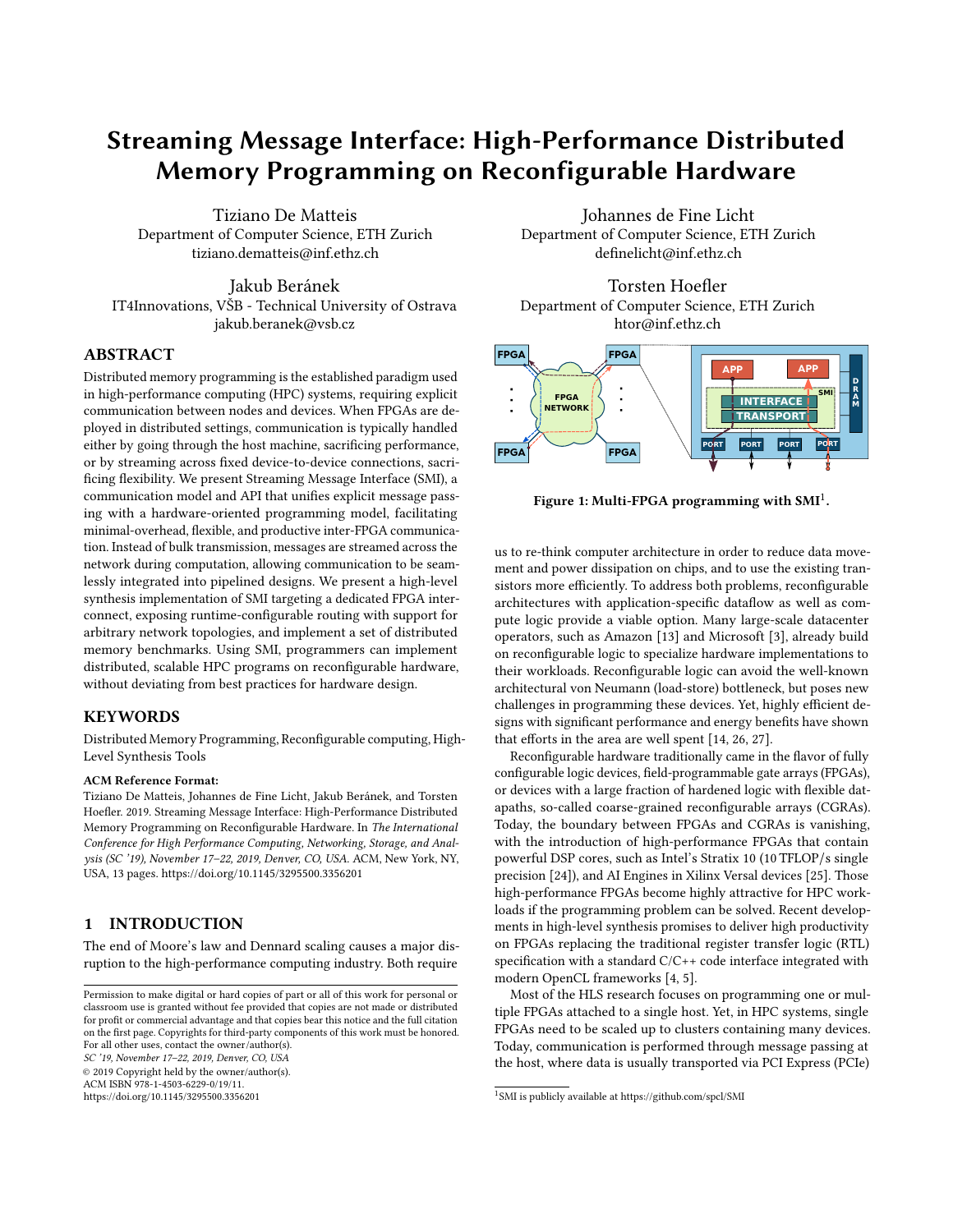to the main memory, and then through a different PCIe channel to the network interface. This adds high overheads in terms of latency, bandwidth, and load on the host's memory subsystem. Nearly all modern FPGA chips bear high-performance serial link network connections. For example, Intel's Stratix 10 chip has four 40 Gbit/s connections and Xilinx' UltraScale+ chips support 30 Gbit/s offchip connectivity. These links are often available via proprietary interfaces for communication among directly connected FPGAs. Unfortunately, no distributed memory programming model exists for HLS-programmed devices, and programmers are forced to resort to licensed IP cores and RTL designs to implement FPGA-to-FPGA communications [16, 20].

We propose a distributed memory HLS programming model for FPGAs that provides the convenience of message passing for HLSprogrammed hardware devices. While we cannot simply use the Message Passing Interface (MPI) API due to the peculiarities of programmed hardware, we are heavily inspired by MPI's interface, to benefit from its proven effectiveness in practice, and maintain familiarity for programmers. The reason for this specialization is that high-performance HLS designs are deeply pipelined and vectorized. This means that several results are produced at each clock cycle and shallow buffering along predefined (pipeline) paths is a necessity for performance. Thus, our Streaming Message Interface (SMI) does not assume that buffers are first computed and then communicated—instead, sending a message is integrated into the pipeline. The key concept of SMI is its streaming nature, where a send or receive is set up first, and the data is then written or read on a cycle-by-cycle basis. This concept modifies MPI-style messages into transient channels, that have similar semantics, but integrate seamlessly with HLS-programmed pipelines. The key contributions of our work are:

- We propose the streaming messages communication model, unifying the message passing and streaming models;
- We design the Streaming Message Interface (SMI), an HLS communication interface specification for programming streaming messages in distributed memory multi-FPGA systems;
- We implement and benchmark a reference implementation of SMI that integrates with OpenCL on Intel FPGAs;
- We release the reference library and example applications implemented with a modern HLS tool as open source code that does not rely on additional licensed IP cores.

We evaluate our approach on several numerical computations, showing the performance benefits of distributed memory FPGA programming, by increasing available compute resources and memory bandwidth.

# 2 PROGRAMMING FPGA COMMUNICATION

To design a suitable communication model for distributed FPGA programming, we wish to learn from the most prominent model found in HPC, namely message passing (specifically, MPI), but adapt it to a form suitable for hardware programming. We call our model streaming messages, and will introduce it by highlighting the gaps in existing models, which it has been designed to fill.

Programming FPGAs with high-level synthesis revolves around designing deep hardware *pipelines*, exploiting the spatially parallel nature of the FPGA fabric. Parallelism is achieved by making this pipeline deeper (pipeline parallelism), by making the pipeline wider (vector parallelism), or by replicating the pipeline entirely (task parallelism) [6]. Pipelines are expressed as loops in the HLS code, designed such that new operands can be accepted every cycle. It is thus imperative that a communication model is compatible with this programming model, allowing communication to happen during pipelined computations.

# 2.1 Existing Communication Models

2.1.1 Message Passing. The paradigm of message passing uses local buffers to both send and receive information to/from other processes (called ranks). A distributed algorithm will work on a local subset of data on each rank, then indicate to the communication layer when a buffer is ready to be sent to another rank, or when it is ready to receive new data into a buffer. This is illustrated with an example code in Fig. 2, where a buffer is populated in a loop, then sent to another rank. To hide communication time, message passing uses non-blocking calls to overlap communication and computation, thus letting ranks operate on different data than what is currently being exchanged.

In the context of hardware programming, message passing has two key shortcomings. First, the model relies on bulk transfers, which is a poor match to the HLS programming model, as we wish to communicate during pipelined computation. Second, bulk transfers imply large buffers required to store intermediate data. On the CPU, these buffers exist in the global memory space, and

for (int  $i = 0$ ;  $i < N$ ;  $i^{++}$ )  $buffer[i] = compute(data[i]);$ SendMessage(buffer, N, my\_rank + 2);



Figure 2: Message passing.

// Channel fixed in the architecture for (int  $i = 0$ ;  $i < N$ ;  $i^{++}$ ) stream.Push(compute(data[i]));



Figure 3: Streaming.

Channel channel(N, my\_rank + 2, 0); for (int  $i = 0$ ;  $i < N$ ;  $i^{++}$ ) channel.Push(compute(data[i]));



Figure 4: Streaming messages.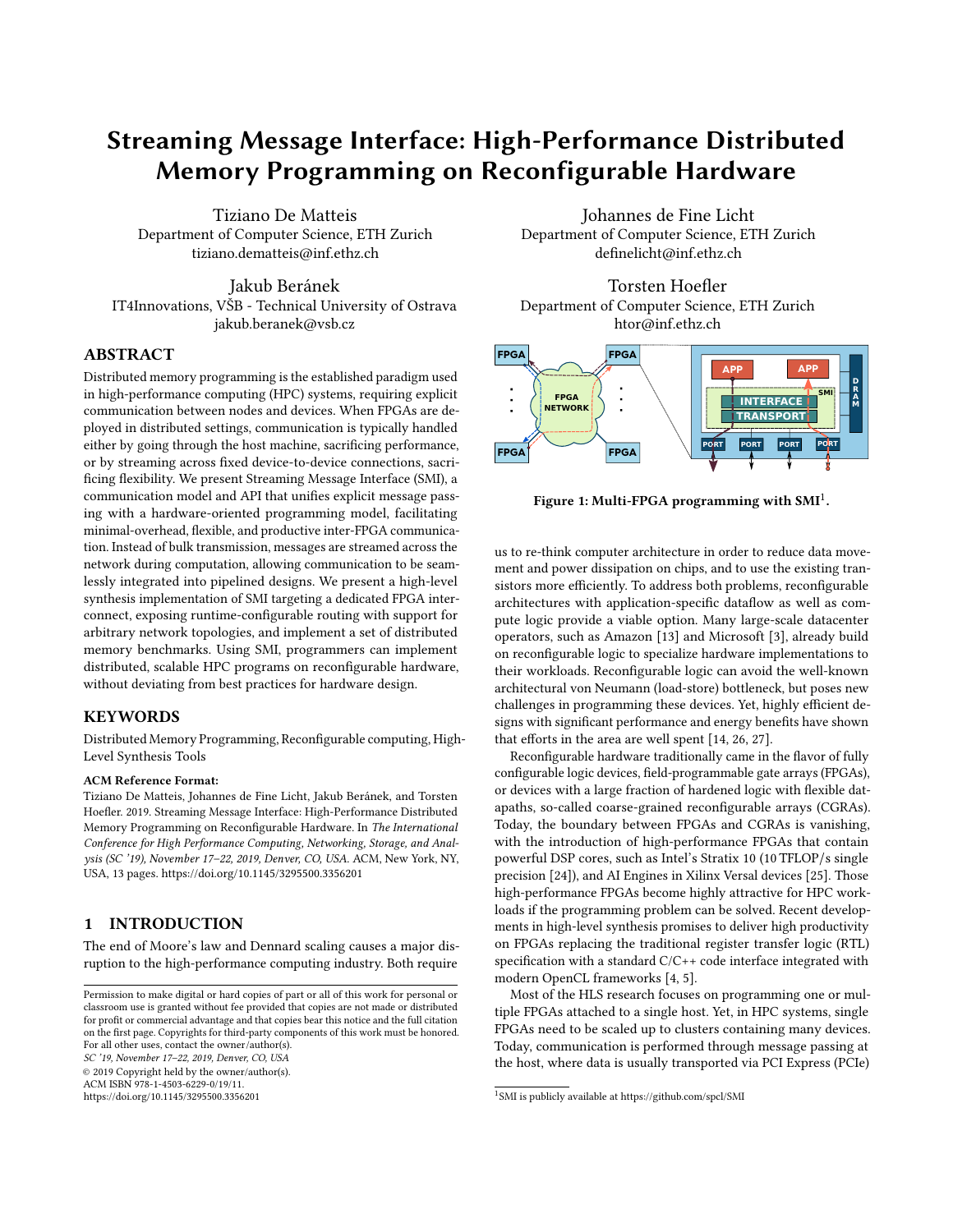can dynamically move between cache and DRAM, depending on their size and the behavior of the program. In contrast, buffers used when programming for hardware are explicitly instantiated in a fast memory distributed across the chip, and moving them to an offchip memory requires explicit wiring to limited DRAM interfaces, which are shared among all accesses. Fully adapting this approach in hardware would thus come with significant disadvantages in resource utilization, programmability, and performance.

2.1.2 Streaming. A classical way of moving data between FPGAs is to simply stream it across an inter-FPGA channel in a pipelined fashion (e.g., the Maxeler dataflow engine architecture [7]), similar to how data is moved across the chip on a single FPGA. This approach offers a way of expressing communication that is natural to the hardware paradigm, by pushing data to the output interface in a pipelined fashion during processing (see Fig. 3). Streaming relies on point-to-point connections known at configuration time, suitable for extending one-dimensional systolic array-style architectures across multiple chips [22].

The major shortcoming of streaming interfaces in a distributed memory setting is the lack of flexibility in the implied API and transport layer. Even if the target platform has the necessary hardware ports, a shell that exposes them, and an API to access them, moving data from a given source to a given destination requires the programmer to construct the exact path that the data has to move across as part of the architecture. This has to be repeated for every desired communication channel, for every target application; including forwarding logic when multiple hops are required, and arbitration between different channels using the same hardware connection. In the example shown in Fig. 3, data travelling from FPGA 0 to FPGA 2 must first be sent through FPGA 1, where custom user logic must take care of forwarding it to the final destination. For more complicated distributed memory environments, the streaming interface in its pure form is thus insufficient to productively express arbitrary communication patterns.

#### 2.2 Streaming Messages

To capture the key ideas of message passing and streaming, while addressing the gaps in both outlined above, we introduce streaming messages: an HPC-oriented communication model for hardware programming, with an implied transport layer. Streaming messages replace traditional, buffered messages with pipeline-friendly transient channels, offering a streaming interface to the hardware programmer, but with the flexibility known from the message passing paradigm. Knowledge of the interconnect topology is not required at compile-time: channels between endpoints are transiently established, where source and destination ranks can be specified dynamically. This is illustrated in Fig. 4, where a kernel on rank 0 on FPGA $_0$  opens a channel to rank 2 on FPGA $_2$ , using port 0 to distinguish the target application (akin to starting a non-blocking send in MPI, but without implying that the data is ready), then pushes data to the channel during processing in a pipelined fashion (as in the streaming paradigm). Routing data to the destination is then handled transparently by the transport layer.

In streaming messages, a rank is associated with a coarse hardware entity assigned to dedicated communication logic, connected to the incoming and outgoing hardware communication ports. A

port uniquely identifies an endpoint within a rank, and implements a hardware streaming interface for every Push and Pop operation present in the code to/from a matching external port. This implies that all ports must be known at compile time, such that, within each rank, the necessary hardware connections between the communication endpoints and the network can be instantiated. Ports must be specified both for point-to-point and collective communication primitives to establish the required hardware. All ports represent hardware connections, and can thus operate fully in parallel.

Channels can be programmed either in a single program, multiple data (SPMD) fashion, or in a multiple program, multiple data (MPMD) fashion. In this work, we assume a single rank per FPGA. Ranks involved in communication and the total number of ranks can then be dynamically altered without recompiling the program, by simply updating the routing configuration at each rank.

#### 3 STREAMING MESSAGE INTERFACE

To concretize the concept of streaming messages, we introduce the Streaming Message Interface (SMI), a communication interface specification for HLS programs inspired by MPI [19]. SMI is not an implementation, and merely implies the functionality that must be supported by the transport layer to support the interface specification. The interface exposes primitives for both point-to-point and collective communications.

#### 3.1 Point-to-Point Communication

Point-to-point communication in SMI codes is based on transient channels: when established, a streaming interface is exposed at the specified port at either end, allowing data to be streamed across the network using FIFO semantics, with an optional finite amount of buffer space at each endpoint. A streaming message consists of one or more elements with a specified data type. The communication endpoints are uniquely identified by their rank. Ranks uniquely identify FPGA devices, and ports distinguish distinct communication endpoints within a rank.

```
void Rank0(const int N, /* ...args... */) {
  SMI_Channel chs = SMI_Open_send_channel( // Send to
      N, SMI_INT, 1, 0, SMI_COMM_WORLD); // rank 1
  #pragma ii 1 // Pipelined loop
  for (int i = 0; i < N; i++) {
    int data = /* create or load interesting data */;SMI_Push(&chs, &data);
} }
void Rank1(const int N, /* ...args... */) {
  SMI_Channel chr = SMI_Open_recv_channel( // Receive
      N, SMI_INT, 0, 0, SMI_COMM_WORLD); // from rank 0
  #pragma ii 1 // Pipelined loop
  for (int i = 0; i < N; i^{++}) {
    int data;
    SMI_Pop(&chr, &data);
    // ...do something useful with data...
} }
```
Listing 1: MPMD program with two ranks.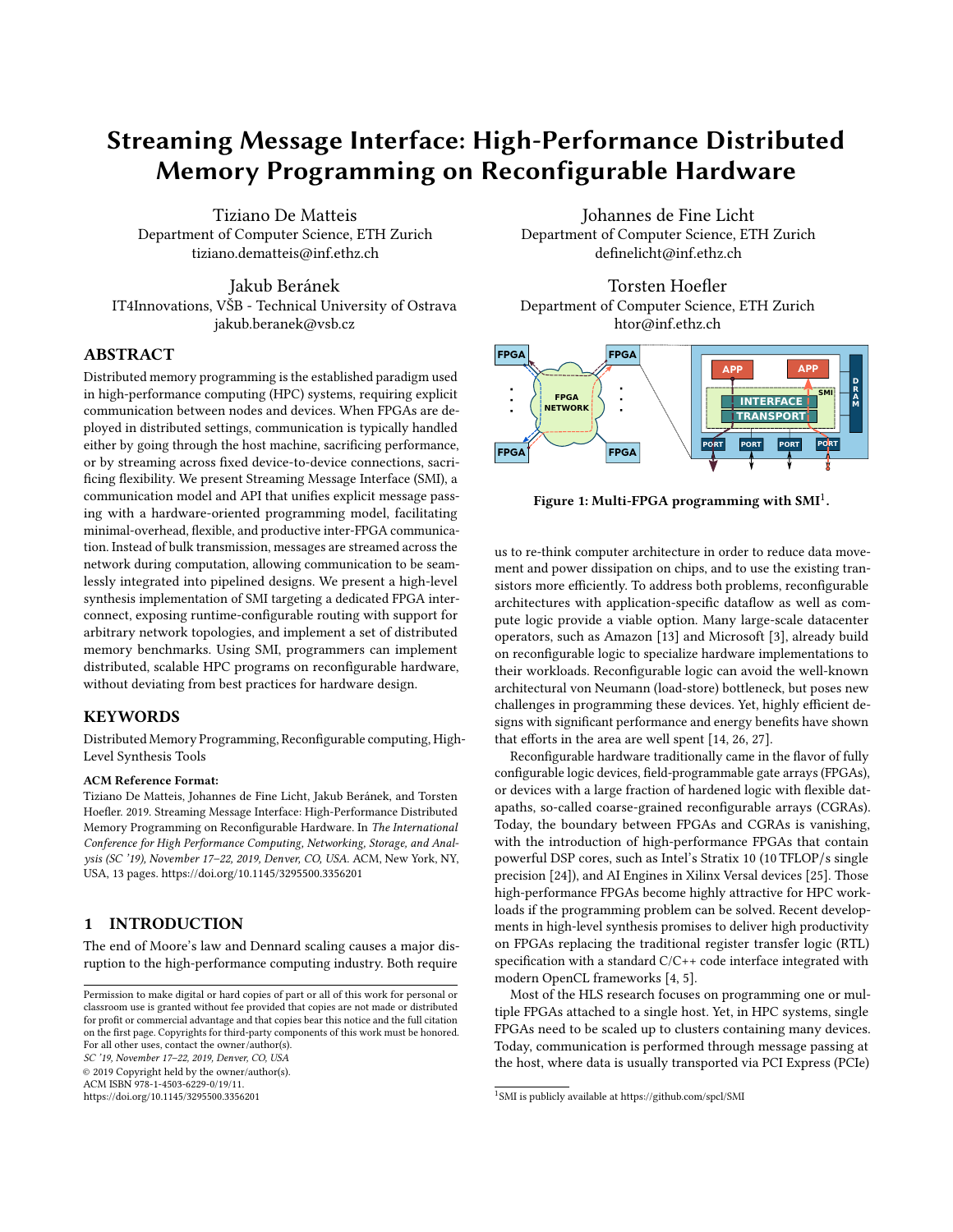The example in Lst. 1 shows an MPMD application composed of two ranks implemented with SMI (for code examples, we use the Intel FPGA OpenCL directive syntax, where pragmas apply to the following scope). Rank  $0$  streams a message of  $N$  integer elements to Rank 1 using a send channel. Rank 1 opens a receive channel to receive the message, and applies a computation on each data item. Input and output channels are opened before the beginning of the loop, and messages are received and sent one-by-one during computation. Channels are thus accessible with a streaming cycleby-cycle interface: computations can Push or Pop data to/from a communication channel, one data element per clock cycle.

3.1.1 Point-to-Point Communication API. The user can declare a send or receive channel by specifying the number of elements to send, the data type of the elements, the source or destination rank, the port, and the communicator. Once established, channels exist in code in the form of channel descriptors. Channels are implicitly closed when the specified number of elements have been sent or received.

SMI\_Channel SMI\_Open\_send\_channel(int count, SMI\_Datatype ,<sup>→</sup> type, int destination, int port, SMI\_Comm comm); SMI\_Channel SMI\_Open\_recv\_channel(int count, SMI\_Datatype ,<sup>→</sup> type, int source, int port, SMI\_Comm comm);

Analogously to MPI, communicators can be established at runtime, and allow communication to be further organized into logical groups. Channels can also be used to communicate between two applications that exist within the same rank using matching ports. To send and receive data elements from within the pipelined HLS code, SMI provides the SMI\_Push and SMI\_Pop primitives:

| void SMI_Push(SMI_Channel* chan, void* data); |  |
|-----------------------------------------------|--|
| void SMI_Pop(SMI_Channel* chan, void* data);  |  |

Both functions operate on a channel descriptor from a previously opened channel, and a pointer either to the data to be sent, or to the target at which to store the data. These primitives are blocking, such that SMI\_Push does not return before the data element has been safely sent to the network, and the sender is free to modify it, and SMI\_Pop returns only after the output buffer contains the newly received data element.

To respect the streaming message model, SMI\_Push and SMI\_Pop must be implemented in such a way that: i) data elements are sent and received in the same order specified by the user, and ii) calling them can be pipelined to a single clock cycle, such that they can be used in pipelined loops without impairing the initiation interval. Additionally, the type specified by the SMI\_Push/SMI\_Pop operations must match the ones defined in the Open\_Channel primitives. With these primitives, communication is programmed in the same way that data is normally streamed between intra-FPGA modules.

#### 3.2 Collective Communication

Collective communication in MPI is key to develop distributed applications that can scale to a large number of nodes. In collective operations, all ranks in a given communicator must be involved in communicating data. SMI defines the Bcast, Reduce, Scatter, and Gather collective operation primitives analogous to their MPI counterparts.

Each collective operation defined by SMI implies a distinct channel type, open channel operation, and communication primitive. The example in Lst. 2 shows an SPMD application in which the root rank broadcasts the locally produced elements to the other ranks in the communicator.

```
void App(int N, int root, SMI_Comm comm, /* \ldots */) {
  SMI_BChannel chan = SMI_Open_bcast_channel(
      N, SMI_FLOAT, 0, root, comm);
  int my_rank = SMI_Comm_rank(comm);
  for (int i = 0; i < N; i++) {
    int data;
    if (my_rank == root)
      data = /* create or load interesting data */;
    SMI_Bcast(&chan, &data);
    // ...do something useful with data...
} }
```
Listing 2: SPMD program with broadcast.

To perform a Bcast, each rank opens a broadcast-specific channel (SMI\_BChannel), indicating the count and data type of the message elements, the rank of the root, the port, and the communicator:

```
SMI_BChannel SMI_Open_bcast_channel(
    int count, SMI_Datatype type, int port, int root,
    ,→ SMI_Comm comm);
```
To participate in the broadcast operation, each rank will use the associated primitive (analogous to SMI\_Push and SMI\_Pop for Send and Recv, respectively):

void SMI\_Bcast(SMI\_BChannel\* chan, void\* data);

If the caller is the root, it will push the data towards the other ranks. Otherwise, the caller will pop data elements from the network. Similarly, to perform a Reduce, the associated channel must be opened, indicating the reduction operation to perform, such as SMI\_ADD, SMI\_MAX, or SMI\_MIN:

SMI\_RChannel SMI\_Open\_reduce\_channel(int count,

SMI\_Datatype type, SMI\_Op op, int port, int root,  $\hookrightarrow$ 

SMI\_Comm comm);  $\hookrightarrow$ 

Data communication occurs with the primitive:

|  | void SMI_Reduce(SMI_RChannel* chan, void* data_snd, void* |  |  |  |
|--|-----------------------------------------------------------|--|--|--|
|  | $\leftrightarrow$ data_rcv);                              |  |  |  |

Each rank sends its contribution (data\_snd), while the reduced result is produced to the root rank (data\_rcv).

SMI allows multiple collective communications of the same type to execute in parallel, provided that they use separate ports. We leave out the interfaces for Scatter and Gather, as they follow the same scheme as presented above.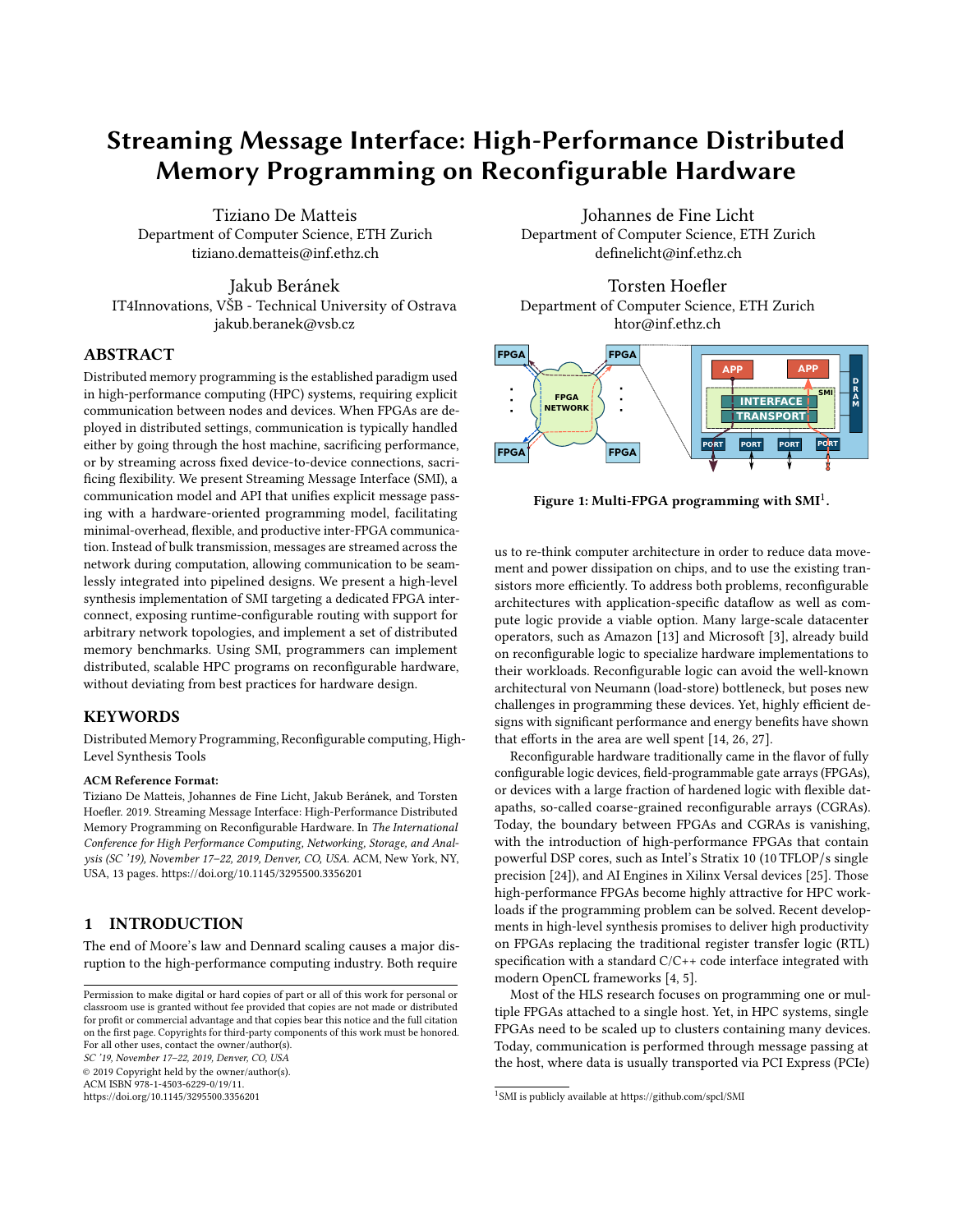# 3.3 Buffering and Communication Mode

SMI channels are characterized by an *asynchronicity degree*  $k \geq 0$ , meaning that the sender can run ahead of the receiver by up to  $k$ data elements. If the sender tries to push the  $(k + 1)$ -th element before an element is popped by the receiver, the sender will stall. The concrete implementation of these buffers can use any form of on-chip memory. Because of this asynchronicity, an SMI send is non-local: it can be started whether or not the receiver is ready to receive, but its completion may depend on the receiver, if the message size is larger than k. Correctness of the communication in a distributed setting must be guaranteed by the user, i.e., ensuring that there are no cyclic dependencies between sends and receives that allow deadlocks, and that the program will terminate even if the system provides no buffering.

If the channel asynchronicity degree is bigger or equal than the message size, we suggest to use an eager protocol to transfer data for efficient point-to-point communication: elements can be pushed into the network without first performing a handshake with the receiver, aided by buffers at either endpoint. This saves costly round-trip latencies, improving the efficiency of small messages. Creating a new channel is thus a zero-overhead operation, as this merely instructs the transport layer where data should be sent. The network interfaces must be able to handle stalling and backpressure to safely enable eager communication. On the other hand, if the buffer size is smaller than the message size, a transmission protocol with credit-based flow control must be used between the two application endpoints, to guarantee that the communication occurring on a transient channel will not block the transmission of other streaming messages.

For streaming collective operations, even with sufficiently large buffers, we cannot rely on backpressure and flow control alone to coordinate senders and receivers. With streaming messages, we exploit that data is produced, communicated, and consumed in a pipelined fashion, such that we can rely on small intermediate storage in the FPGA fast memory to buffer parts of the message during computation. However, when data can arrive from a dynamic number of other ranks to a single root FPGA (all-to-one), or when multiple collectives are used in succession, some ranks can run ahead of others. In these scenarios, data can arrive at the receiver side (the root in all-to-one, or any rank in one-to-all) in arbitrary order. Because of limited buffer space, the root cannot reorder the data for a dynamic number of ranks and number of elements. Consider, for example, a Gather without any coordination: rank  $i + 1$  could send its full contribution to the root before rank  $i$ , which the root would be unable to reorder for arbitrary message sizes.

To ensure correctness in collective primitives, we employ different synchronization protocols, depending on the type of communication used. For one-to-all collectives (i.e., Bcast and Scatter), ranks must communicate to the root when they are ready to receive before the root starts streaming data across the network, to prevent mixing of data from subsequently opened transient channels using the same port. For all-to-one collectives (Reduce and Gather), the root rank must communicate to each source rank when it is ready to receive the given sequence of data. For Bcast, Scatter, and Gather, synchronization is done once per rank, before all data elements from the given rank can be sent. For Reduce, the root



Figure 5: Order of data elements communication (arrows) and coordination steps (numbers) for **Scatter**/**Gather** and **Reduce**, respectively.

synchronizes with all ranks per tile of reduced elements. This is illustrated for Scatter/Gather and Reduce, respectively, in Fig. 5. In Gather/Scatter, each rank will send/receive count elements in sequence, only when allowed by the matching rank (i.e., the root for Gather or a non-root rank for Scatter). The communication between the root and the different ranks are performed in sequential order (shown with arrow and numbers in Fig. 5). For Reduce, the root must receives the first sequence of element from all ranks (in any order, given the associativity and commutativity properties of the reduction operation), before receiving the next sequence from all ranks. All the ranks can stream their contributions in parallel (fill columns in Fig. 5) for the current tile being reduced (horizontal width of columns), to the root. The root communicates to all the other ranks when they can start sending the data for the next tile.

As participating in collective operations is parallel with the number of distinct ports, multiple collectives can perform their rendezvous and communication concurrently.

# 4 REFERENCE IMPLEMENTATION

We present a proof-of-concept implementation of SMI, where the transport layer and all communication primitives are implemented as HLS code, targeting the Intel FPGA SDK for OpenCL [5]. Network connections are implemented using I/O channels in the SDK, which are mapped to physical interfaces implemented by the board support package (BSP) specifying the FPGA shell, provided by the board vendor. SMI as an interface specification is platform independent, but as the transport layer relies on many platform-specific features, we focus on the Intel infrastructure here.

### 4.1 General Architecture

The SMI implementation resides between applications and the network ports exposed by the FPGA board (see Fig. 6). It is composed of two components: the interface, which implements the SMI primitives described in Sec. 3, and a transport component, which handles data transfer between endpoints.

At the SMI application interface, messages are packaged in network packets, which have a size equal to the width of the I/O interface to the network provided by the BSP (e.g., 32 Bytes for the experimental platform used). The network packet is the minimal unit of routing, and it may contain one or more data elements. The transport component receives network packets both from the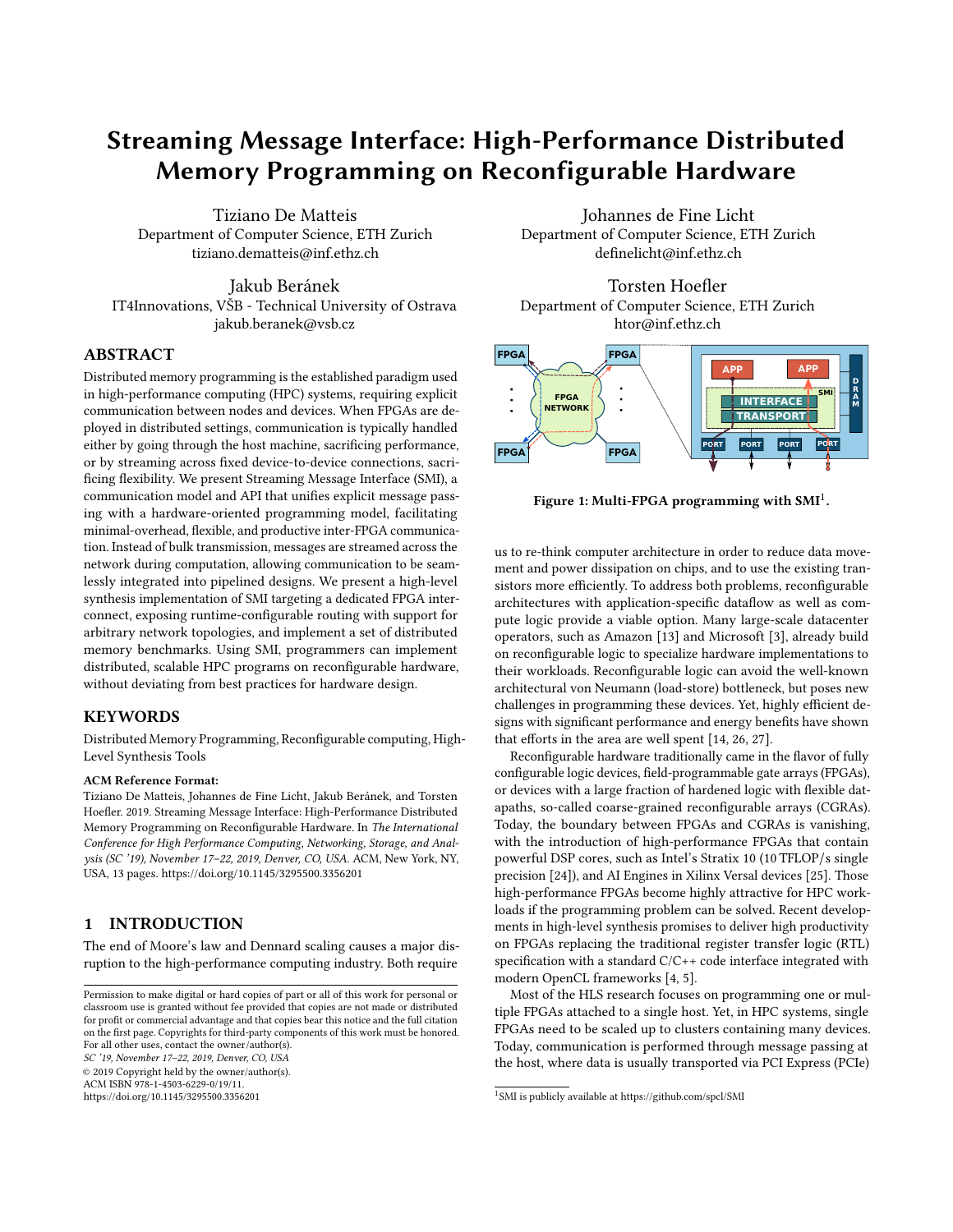SC '19, November 17–22, 2019, Denver, CO, USA T. De Matteis et al.



Figure 6: SMI implementation.

interface and from the network (through the BSP network interfaces). The packet is immediately forwarded onto one of the output links according to the specified target rank and port. The transport layer can accept one new network packet, either coming from the network or from the applications, every clock cycle. With the exception of the routing metadata, no bulk data needs to be buffered in the transport layer, and the transmission of a message is fully pipelined across the network.

# 4.2 Data Forwarding

Each data communication to/from the network involves moving the data between applications and the transport component through physical hardware connections configured on the FPGA. These connections are implemented using FIFO buffers, where the internal buffer size is a compile-time parameter. This buffer size can be tweaked according to the expected length of the messages that will be sent, taking available FPGA resources into account. By increasing the buffer size, a sending rank can commit more data to the network while continuing computations, which can in some cases improve the overall runtime. This is considered an optimization parameter, as programs must not rely on these buffer sizes for correctness (i.e., to avoid deadlocks). The ports declared in Open\_Channel primitives are used to uniquely identify the accessed FIFO buffer, and instructs the HLS compiler to lay down the buffer for connecting the communication endpoint (e.g., a push or a pop) to the transport layer. The transport component effectively acts as middleware between the applications and the network ports.

In the Intel FPGA SDK for OpenCL, channels are restricted to a single reader (for input channels) or writer (for output channels): for this reason, we create dedicated entities that handle access to the BSP network I/O channels. We refer to these entities as send communication kernels  $(CK<sub>S</sub>)$ , if they send data to the network, and receive communication kernels  $(CK_R)$ , if they receive data from the network, respectively. To perform the actual data transmission between two remote endpoints, we can follow two approaches:

• Circuit switching: when a CK<sub>S</sub> accepts the first network packet that composes a message, it will continue to accept data only from that application until all the content of the message has been transferred. The message first transmits a single network packet containing all meta-information (source and destination rank, message data type, port, etc.), followed by a sequence of payload network packets.



Figure 7: Communication kernel (CK) connectivity.

• Packet switching:  $CK_S$  allows interleaving messages from different endpoints. The message is transmitted as a sequence of packets in which each packet must contain the meta-information necessary to route it.

The reference implementation presented here uses the second approach. Despite being less bandwidth efficient, as part of each network packet is consumed by the message header, it allow us to easily multiplex different channels, avoiding temporary stalls due to the transmission of long messages, and all applications can concurrently send/receive messages.

Concretely, network packets in our implementation are composed of 4 Bytes of header data, and a payload of 28 Bytes. The header contains source and destination ranks (1 B each), the port (1 B), the operation type (e.g., send/receive, 3 bits), and the number of valid data items contained in the payload (5 bits). We thus truncate the rank and port information with respect to the SMI interface to 8 bit each to mitigate the penalty of packet switching.

Packing and unpacking network packets is implemented in the Push and Pop primitives. Push internally accumulates data items until a network packet is full. The packet is then forwarded to CK<sub>S</sub>, which will forward it towards its destination. Pop internally unpacks data returned from  $CK_R$ , and transmits it to the application one element at a time, according to the specified data type.

#### 4.3 Routing Management

In our implementation we exploit dedicated interconnection network between FPGAs without using additional network equipment like routers or switches. Therefore, the transport layer is in charge of implementing the routing of the data between any pair of ranks.

Each FPGA network interface is managed by a different  $CK_S/CK_R$ pair. In this way, we avoid a single centralization point that would have serialized packet transferring. Application endpoints are connected to one  $CK_S$  or  $CK_R$  using a FIFO buffer. The communication kernels are interconnected as shown in Fig. 7. After the kernel receives a packet, it consults an internal routing table to determine where to forward the packet. The reference implementation employs a configurable polling scheme: when a  $CK_S/CK_R$  module receives a packet from an incoming connection, it keeps reading from the same connection up to  $R$  times (where  $R$  is an optimization parameter) while data is available, before continuing to poll other ports. With  $R = 1$ , the CK<sub>S</sub> module polls a different connection every cycle. Higher values of  $R$  increase the bandwidth for applications with a sparse communication pattern, but increases the per-connection latency for applications where many incoming connections are active simultaneously.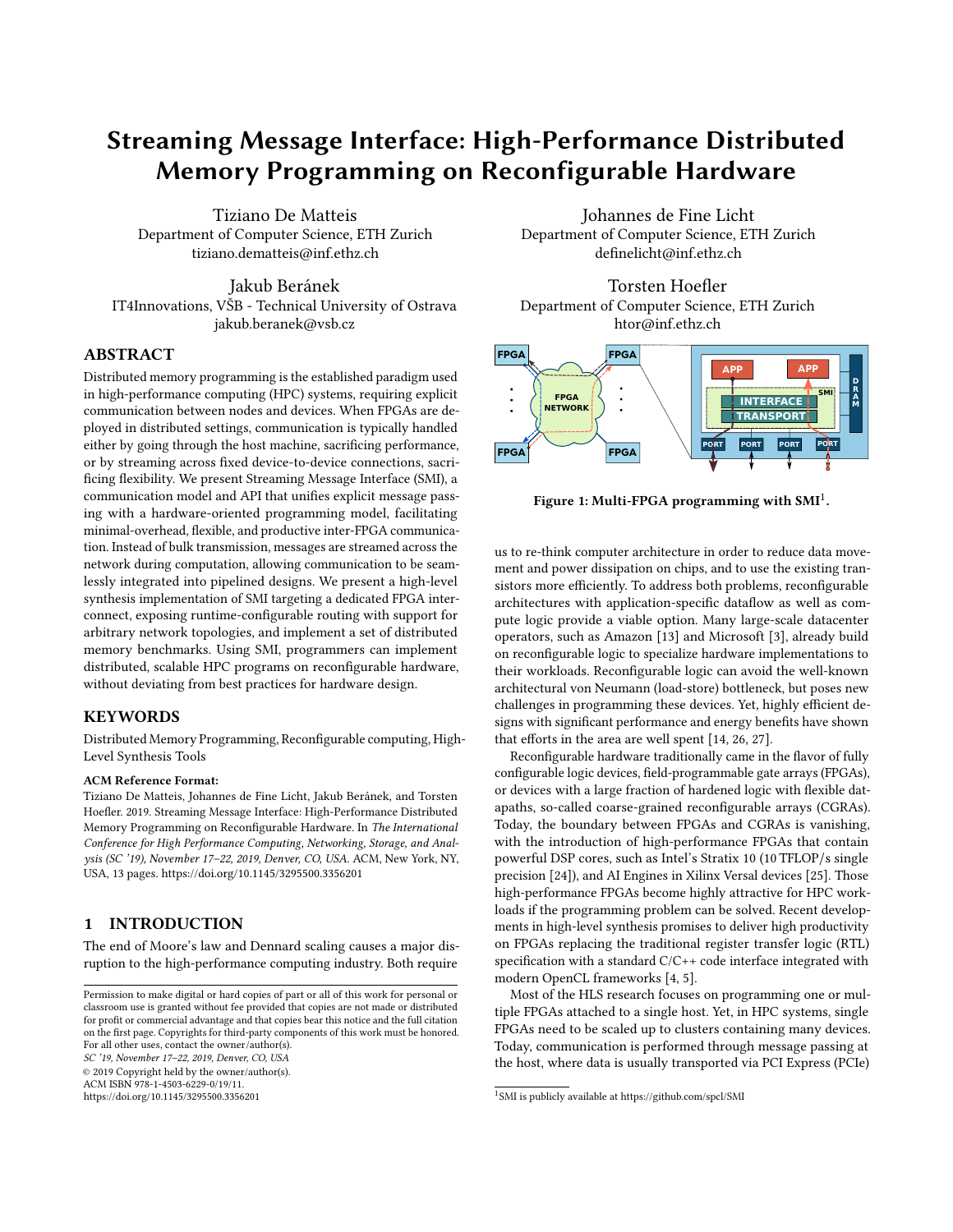The routing information used by the SMI communication kernels can be uploaded dynamically at runtime, allowing it to be specialized to the interconnect, and even to the application. We use static routing to determine the optimal paths for routing packets between any pair of FPGAs: before the application starts, the paths between FPGAs are computed using a deadlock-free routing scheme [8], according to the target FPGA interconnection topology. If the interconnection topology changes, or the programs run on a different number of FPGAs, the bitstream does not need to be rebuilt, as the routing scheme merely needs to be recomputed and uploaded to each device.

Routing tables are buffered in on-chip memory local to each  $CK_R$ and  $CK_S$  module. The routing tables at sender modules ( $CK_S$ ) are indexed by the destination rank of the packet: if the destination rank is the local rank, the packet is forwarded to the connected  $CK_R$ ; otherwise, the packet is forwarded either to another local CK<sub>S</sub> module, or to the associated network interface. At a receiver module  $(CK_R)$ , if the destination rank is not the local rank, it is forwarded to the associated CK<sub>S</sub> module. This situation could occur when the local rank is an intermediate hop in the route to reach the destination. Otherwise, the  $CK_R$  will use the port of the packet as an index into its routing table. The table instructs it to either send the packet directly to a connected application, or to forward the packet to the CK<sub>R</sub> that is directly connected to the destination port.

By implementing the routing logic in this way, we guarantee that a rank is reachable from all others, even if there is no physical direct connection between them, and we allow the communication topology to be changed without regenerating the FPGA bitstream.

#### 4.4 Collective Implementation

Collective communication requires coordination between involved ranks (see Sec. 3.2). In our reference implementation, collectives are implemented using a simple linear scheme. The implemented SMI transport layer uses a support kernel for coordinating each collective. Support kernels reside between the application and the associated  $CK_R/CK_S$  modules, and their logic is specialized to the specific collective. For this reason they can also be exploited to offer different implementations of collectives, such as tree-based schema for Bcast and Reduce. Both the root and non-root behavior is instantiated at every rank, to allow the root rank to be specified dynamically. For Bcast and Scatter, the support kernel will wait at the root for the notification that a receiving rank is ready to receive before streaming data towards it. For Gather, the root rank has to receive the data from the ranks in the correct order, which is coordinated by the support kernel. For Reduce, the support kernel will be in charge of receiving the elements to reduce, and applying the relevant reduction operation. The latter implements rendezvous with a credit-based flow control algorithm with C credits, corresponding to an internal buffer of size  $C$  at the root rank holding accumulation results. When C contributions have been received from each rank, the reduced result is forwarded to the application, and new credits are sent to the ranks (C can be considered a tile size of the Reduce communication, corresponding to the width of columns in Fig. 5).



Figure 8: Development workflow.

# 4.5 Development Workflow

The development workflow for using SMI is depicted on Fig. 8. The communication logic of SMI is produced by a code generator. It takes the description of SMI operations (ports, data types) as an input and outputs a device source file with all the necessary  $CK_S, CK_R$ , communication primitives and collective support kernel implementations that are tailored for the specified set of SMI operations. The code generator also outputs a host header file that contains support functions for SMI initialization.

To generate the correct input to the code generator, we provide a metadata extractor, that parses the user's device code with Clang, finds all used SMI operations and extracts their metadata to a file. After the code generator is executed on this metadata, the codegenerated SMI implementation can be compiled together with the the user's code by an FPGA compiler to produce a bitstream. For SPMD programs, only one instance of the code is generated, and thus the user only needs to build a single bitstream for any number of nodes in a multi-FPGA system.

A route generator accepts the network topology of the FPGA cluster and produces the necessary routing tables that drive the forwarding logic at runtime. The topology is provided as a JSON file, which describes connections between FPGA network ports. The route generator needs to access metadata created by the code generator, but it doesn't modify or create any source code and therefore it can be executed independently from the compilation (crucially, you can change the routes without recompiling the bitstream).

Finally, the user host program takes the compiled bitstream and the routing tables as inputs, and uses functions provided by the generated host header to setup the routing tables, and to start all of the SMI transport components on the FPGA. We also provide build system integration for CMake which fully automates the full workflow with a single function invocation.

#### 4.6 Implementation Portability

The proof-of-concept implementation of SMI discussed here targets the Intel FPGA SDK for OpenCL, but as SMI is a platform independent interface specification, it can be implemented for other vendors, such as Xilinx FPGAs, as well. The interface, and key concepts of the transport component can be reused, adapting it to the target platform and SDK (changing the pragma style, FIFO buffer management, etc.). However, the current implementation exploits Intel OpenCL I/O channels to perform communications using the on-board network interfaces. To the best of our knowledge, other vendors do not expose similar high level network interfaces directly from the shell to the HLS programmer. Therefore, additional IP cores would be necessary to port the transport component.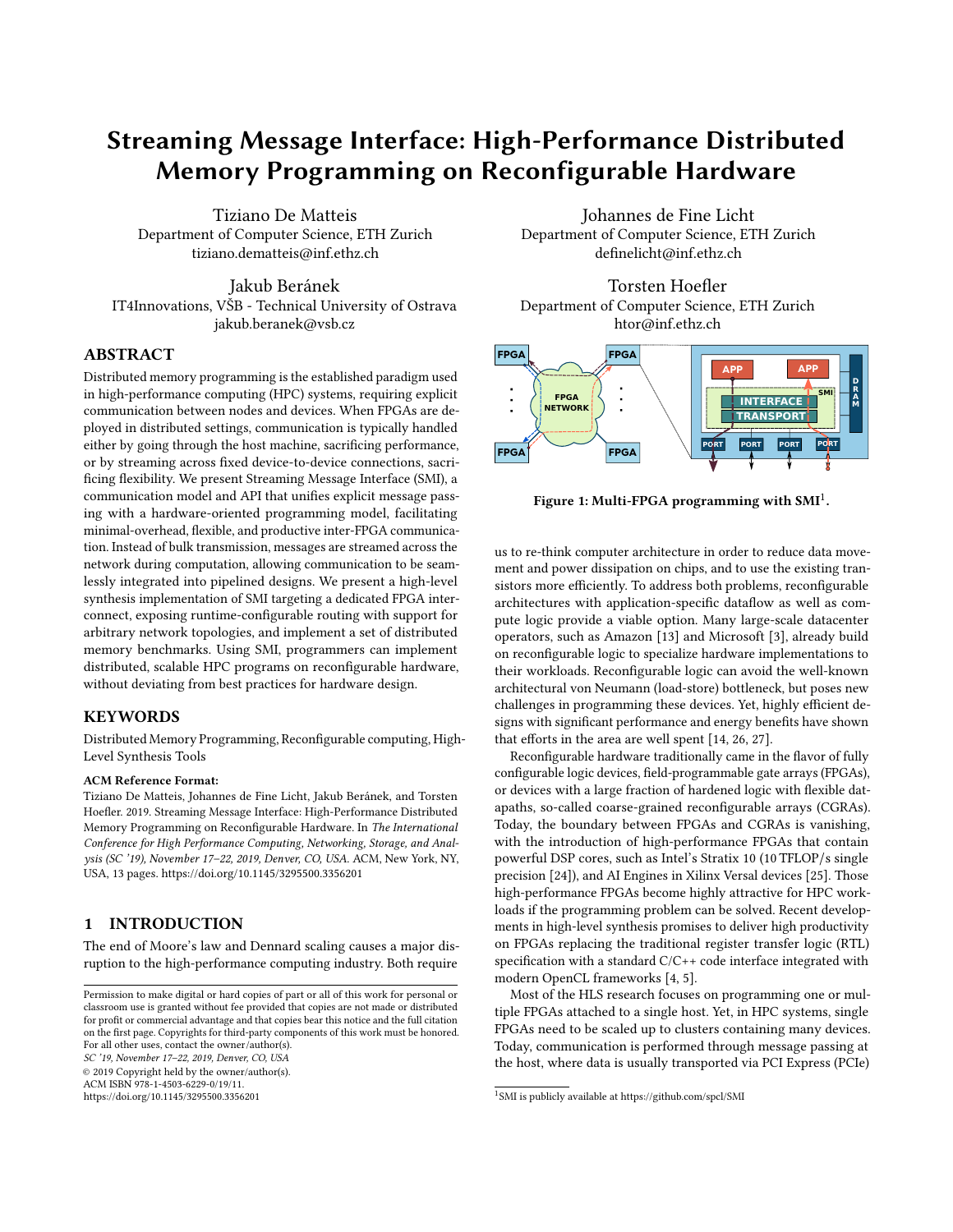#### 5 EVALUATION

To analyze the expressiveness of SMI and the performance of our reference implementation, we implement four microbenchmarks and two distributed applications, showing both the SPMD and MPMD approaches of writing SMI-based kernels.

#### 5.1 Experimental Setup

We target the Noctua cluster at the University of Paderborn, which contains Nallatech 520N boards, each carrying a Stratix 10 GX2800 FPGA chip. The board exposes 4 quad small form-factor pluggable (QSFP) transceivers as network ports, each rated at 40 Gbit/s. The QSFP interfaces do not implement a full reliable network stack, but implement error correction, flow control, and handle backpressure, which we can rely on in our communication layer. We target the 18.1.1\_max BSP provided by Nallatech, which exposes the QSFP ports as 8 I/O channels (4 input and 4 output) per device. The I/O channels exposed to HLS are 256 bit wide, and can be accessed using read/write primitives. All hardware kernels (applications and transport layer) running on the device is implemented in OpenCL, and are compiled with the Intel Quartus Prime Pro 18.1.1 toolset.

Within the target cluster, each node contains two FPGA devices, and the QSFP ports of different FPGAs are directly connected to each other (either within or between nodes). The FPGA interconnection topology is described by a list of point-to-point connections, which is used to generate the routing tables. For the experiments performed here, we had access to 8 FPGAs connected in a 2D torus, such that all the 4 QSFP ports in each FPGA are wired to 4 distinct other FPGAs. Each host node is equipped with two Intel Xeon Gold 6148F CPUs, for a total of 40 cores operating at <sup>2</sup>:4 GHz, and have 192 GB of DRAM. The nodes are interconnected using an Intel Omni-Path 100 Gbit/s network. Host code is compiled using gcc v7.3 and OpenMPI v3.1.

All experiments were executed multiple times until 99% confidence interval is within 5% of the measured median. For the tests in which there is no host intervention, few runs were sufficient to meet this condition, due to the highly deterministic nature of FPGA codes. Then, median times have been considered for producing the reported performance figures.

#### 5.2 FPGA Resource Utilization

Tab. 1 shows the FPGA resource consumption of SMI, in terms of lookup tables (LUTs), flip-flops (FFs) and on-chip memory blocks (M20Ks). The table reports resources consumed by the interconnection structure (Interconn.) and communication kernels (C.K.) both in absolute values and in fractions of the total resource capacity. We consider two scenarios: one where only a single network port is used, and one where all the four available network ports are utilized. In the former case, only one pair of communication kernels is deployed. In the latter,  $4 CK_S/CK_R$  kernels are used, leading to additional interconnect logic. In either case, we consider one application endpoint attached per  $CK_S/CK_R$  pair.

The the number of used resources grows slightly faster than linear. This is due to the fact that the number of input/output channels that the communication kernels must handle increases with the number of used QSFPs. In all cases, the resource overhead of SMI is insignificant, amounting to less than 2% of the total chip

|            | 1 OSFP      |             | 4 QSFPs |             |            |              |
|------------|-------------|-------------|---------|-------------|------------|--------------|
|            | <b>LUTs</b> | <b>FFs</b>  | M20Ks   | <b>LUTs</b> | <b>FFs</b> | <b>M20Ks</b> |
| Interconn. | 144         | 4.872       | 0       | 1.152       | 39,264     | $\theta$     |
| C. K.      |             | 6.186 7.189 | 10      | 30,960      | 31.072     | 40           |
| % of max   | 0.3%        | 0.7%        | $0\%$   | 1.7%        | 1.9%       | 0.3%         |

Table 1: SMI resource consumption.

resources. Tab. 2 reports the resource consumption of the support kernels used to implement the collectives evaluated in the following. These numbers are for 32-bit floating point data, and with SUM as the Reduce operation.

|                   | <b>LUTs</b>     | FFs.           | M20Ks    | <b>DSPs</b> |
|-------------------|-----------------|----------------|----------|-------------|
| Broadcast         | $2,560(0.1\%)$  | $3,593(0.1\%)$ | $0(0\%)$ | $0(0\%)$    |
| Reduce (FP32 SUM) | $10,268(0.6\%)$ | 14,648 (0.4%)  | $0(0\%)$ | $6(0.1\%)$  |

Table 2: Collectives kernel resource consumption.

#### 5.3 Microbenchmarks

To measure how well our reference implementation can exploit the experimental setup, we evaluate its key characteristics by using a set of four microbenchmarks. Communication kernels use  $R =$ 8, and an eager transmission protocol is used for point-to-point communication.

5.3.1 Bandwidth. In this benchmark, a source application streams a large message to a receiver. To test our routing approach, and measure the properties of SMI on less connected topologies, we vary our connection topology so that the two applications are at different network distances (hops), by disabling other connections as needed. This is done by changing the connection list used to compute the routes, so that the 8 FPGAs are treated as being organized along a linear bus, rather than in a torus (without rebuilding the bitstream).

As a reference comparison for the SMI bandwidth, we consider a data transfer performed through the host stack, where the application writes the message into off-chip DRAM on the device, transfers it across PCIe to the host, sends it to the remote host using an MPI\_Send primitive. On the receiving host, symmetric operations are performed. Fig. 9 shows the achieved bandwidth by varying the message size and considering only the payload as data exchanged. SMI approaches 91% of the peak bandwidth offered by the QSFP connection, which is 35 Gbit/s when taking the 4 B header of each network into account. Because the message is streamed, larger network distance (in the absence of contention in the network) does not affect the achieved bandwidth. Despite using a higher bandwidth interconnect, the host-based implementation achieves approximately one third of the SMI bandwidth, due to the long sequence of copies through local device memory, local PCIe, host network, remote PCIe, and remote device memory.

While this benchmark shows the bandwidth advantage on the tested PCIe-attached setup, SMI is not coupled to a specific transport layer. For example, in FPGAs with a high bandwidth cachecoherency bus to the host CPU (e.g., Intel HARP devices), or where a NIC can write to FPGA memory directly, it could be more beneficial to use the general purpose interconnect as the transport backend instead.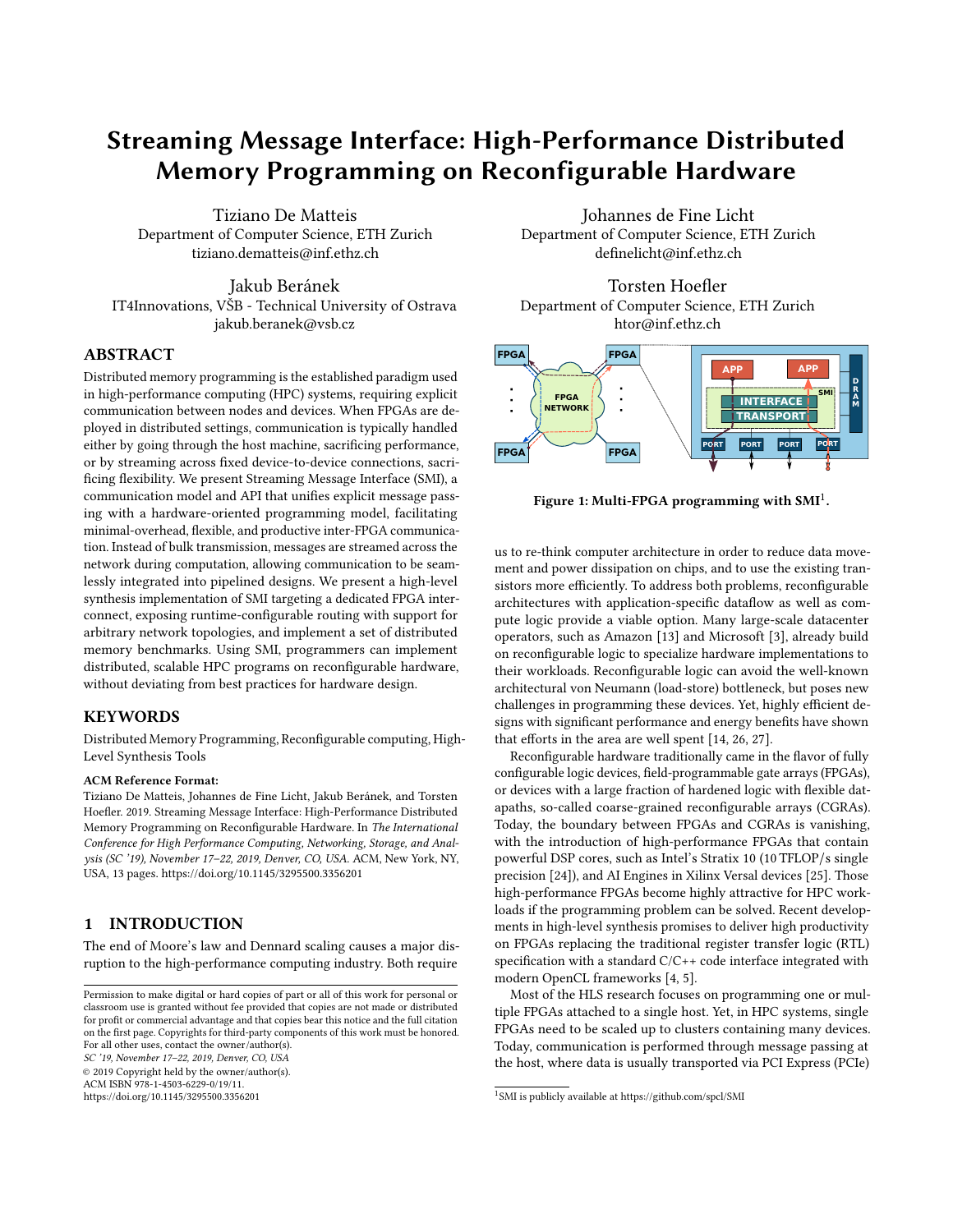

Figure 9: Bandwidth comparison between SMI and hostbased communication. Higher is better. Dashed lines indicate peak QSFP and PCIe bandwidths.

5.3.2 Latency. We measure the message latency by implementing a ping-pong benchmark of a small message between two ranks, and measure the latency as half the execution time of a single round-trip. Tab. 3 shows the measured latency. As comparison reference we implemented the same benchmark by using host based communications. As expected, SMI is able to obtain a much lower latency, and the time needed to reach the target increases linearly with the increase of the network distance.

| MPI+OpenCL SMI-1 SMI-4 SMI-7 |       |       |       |
|------------------------------|-------|-------|-------|
| 36.61                        | 0.801 | 2.896 | 5.103 |

Table 3: Measured latency in  $\mu$ secs. For SMI, numbers indicate the hops needed to reach destination.

5.3.3 Injection rate. We measure the number of cycles that pass before a  $CK_S$  (or  $CK_R$ ) is able to inject another request from the same application endpoint: i.e., the injection latency of the design. The injection *rate* is computed from this according to the clock frequency of the design. To benchmark this, we use a sender application that opens a send channel and sends a message with one element at every iteration of a pipelined loop (i.e., every clock cycle). Independent of the network, the sender is thus capable of an injection rate equivalent to the clock frequency of the design.

We benchmark the scenario in which we have 4 communication channels per FPGA with  $4 \, CK_R/CK_S$  pairs and we let the parameter R vary. We measure the injection rate by dividing the number of injected messages by the kernel execution time, then multiplying this by the clock frequency to obtain the injection latency.

| $R = 1$ $R = 4$ $R = 8$ $R = 16$ |    |      |
|----------------------------------|----|------|
| 25                               | 18 | 1.69 |

Table 4: Average injection rate in number of cycles.

For the case in which  $R = 1$  we measure 5 clock cycles. This latency is due to the implemented packet switching protocol (see Sec. 4.3), where the  $CK_S$  module polls a different port at every cycle, corresponding to a latency of 5 cycles (1 from the application, 1 from  $CK_R$ , 3 from other  $CK_S$  modules). As long as R increases, the injection rate decreases as the communication kernels will spend more time in reading from the same port.

5.3.4 Collective operations. We benchmark the time required to broadcast and reduce a message of varying size between 4 and 8 FP-GAs, considering two different connection topologies: a torus, and a linear bus. The evaluation is done with 32-bit floating point data and with SUM as the Reduce operation. Results are shown in Fig. 10 and Fig. 11 for broadcast and reduce, respectively. For broadcast, SMI is able to achieve lower communication time for all the considered input sizes. SMI achieves similar performance independently of the considered connection topology. For small to medium-sized messages, SMI's Reduce outperforms going over the host using OpenCL and MPI, but loses its benefit at high message sizes. The credit-based flow control algorithm implemented by the root is latency sensitive, therefore the time to completion increases with the diameter of the network. The SMI reference implementation does not yet implement tree-based collectives, resulting in a higher congestion in the root rank.



Figure 10: **Bcast** benchmark comparison between SMI and host-based communication. Lower is better.



Figure 11: **Reduce** benchmark comparison between SMI and host-based communication. Lower is better.

# 5.4 Applications

5.4.1 GESUMMV. Dense linear algebra makes up some of the most common routines in HPC applications, and are good candidates for exploiting the spatial parallelism offered by FPGAs. We consider the GESUMMV routine, which is a part of the Extended BLAS set [2], which in turn invokes BLAS subroutines. It computes  $= Ax +$ Bx, where and are scalars,  $x$  and are vectors of length  $N$ , and A and B are matrices of size  $N \times N$ . To show the benefit of SMI,

we implement a single chip and a distributed version of the routine. The single-FPGA implementation consists of two matrix-vector multiplications (GEMV routines) that compute in parallel, and stream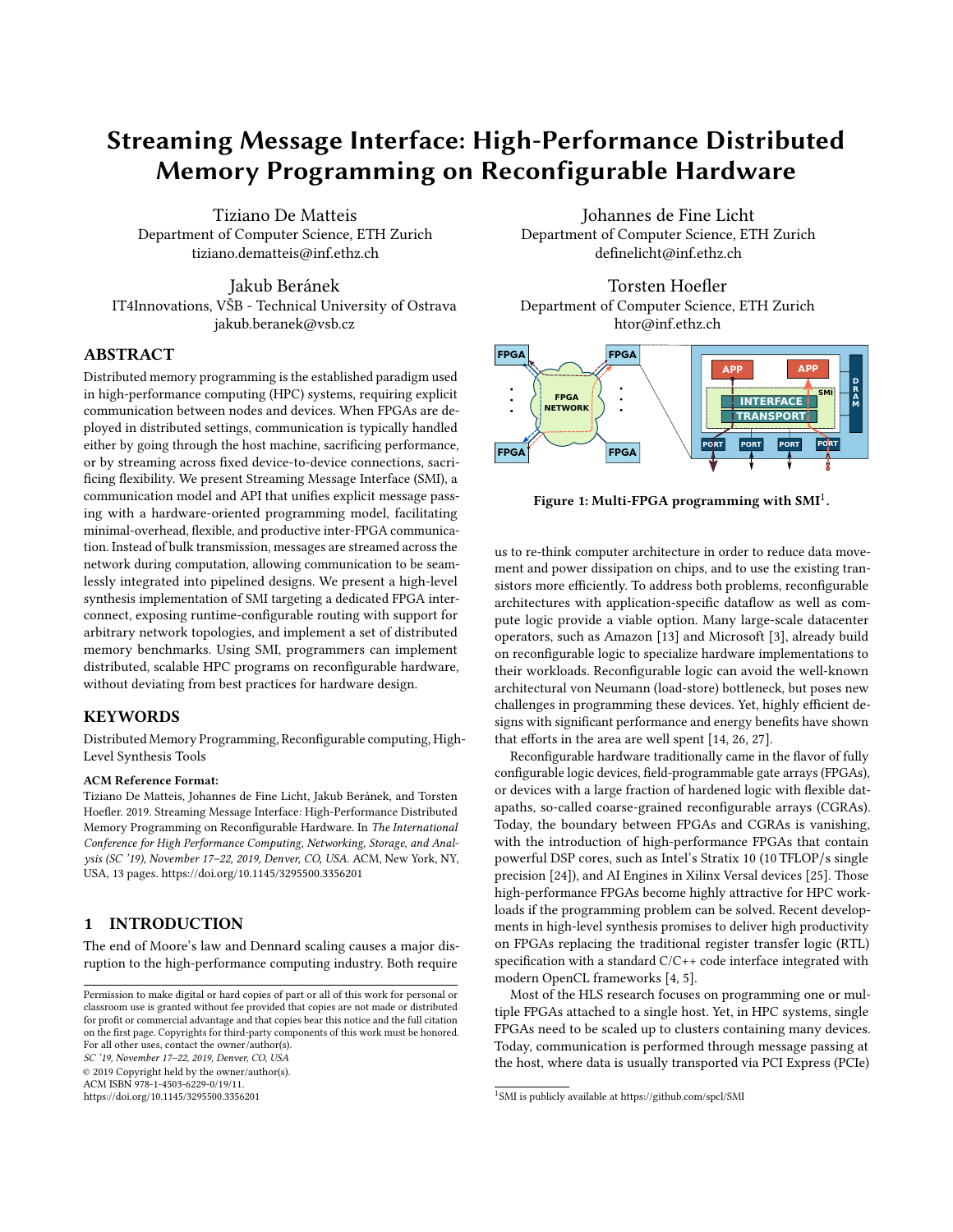their results to a vector addition module (AXPY routine) producing the final result (Fig. 12, left). As these routines are memory-bound, the computation is bottlenecked by memory bandwidth.



Figure 12: **GESUMMV** implementations.

The distributed implementation is obtained by functional decomposition, and it is implemented as a MPMD program using two ranks (Fig. 12, right). Rank 0 computes the first matrix-vector multiplication and sends the result elements to rank 1 using an SMI channel. On rank 1, the second matrix-vector multiplication and the vector addition are performed, receiving data from both local DRAM and the remote GEMV routine. The full application thus gains access to twice the memory bandwidth across the two FPGAs. The implementations of GEMV and AXPY are derived from an open-source synthesizable library [18].

Fig. 13 shows the expected speedup of ∼2× of the distributed implementation over the single-chip implementation. Execution times of the SMI benchmarks are reported on top of the histogram boxes. Adapting the application required only minimal code modifications to the kernel, with a difference of 8 lines of code: GEMV on rank 0 is changed to perform an SMI send rather than pushing its result to a regular FIFO, and the vector addition is modified to read one of its inputs from an SMI network channel.

![](_page_9_Figure_7.jpeg)

Figure 13: **GESUMMV** benchmark results for different matrix sizes (square and rectangular).

5.4.2 Stencil. Stencil applications are a suitable target for FPGA acceleration, as their regular access pattern allows implementing memory reuse schemes that make highly efficient use of on-chip memory. Even with perfect reuse across the spatial domain, however, stencils generally exhibit low computational intensity. Additional reuse can be obtained by using time tiling, which is implemented on FPGAs by connecting a linear array of processing elements in a deep pipeline, executing multiple timesteps in parallel [22, 28]. When parallelizing to multiple FPGAs, Sano et al. [22]

simply extend this array to multiple FPGAs by using serial connections between them in a streaming model (as conceptually illustrated in Fig. 3).

For large stencil domains, FPGA designs must tile the spatial domain in addition to the time domain, as the required buffer size grows with the size of the domain. This results in a halo region of redundant computations, which is proportional to the number of pipelined timesteps executed in parallel [28]. This puts a hard limit on the scalability of this approach, as the number of redundant computations will in the extreme case dominate "useful" computations. Furthermore, not all stencils require or allow time tiling, leaving spatial parallelism (e.g., vectorization) as the only option to speed up the computation, in which case the problem becomes memory bound. It is thus desirable to parallelize spatially across multiple FPGAs, exploiting both compute resources and memory bandwidth of multiple devices.

We implement a SPMD distributed memory FPGA stencil code using SMI. The spatial domain is scattered to multiple devices before execution, and the devices exchange halo regions during computation. Shift registers are used to achieve perfect spatial reuse within each FPGA. We decompose the domain in two dimensions, such that each FPGA communicates to and from a north, west, east, and south neighbor, shown in Fig. 14. Additional tiling can be employed for large domains and 3D stencils by further decomposing the domain on each rank without affecting the communication pattern. The communication is naturally expressed with streaming messages in the pipelined code. A snippet of the communication code is shown in Lst. 3: at each timestep, channels are opened to adjacent ranks using a distinct port for each neighbor, and data is read from the network during computation using SMI\_Pop commands. Although the west and east halos are not contiguous in memory, they are expressed as a single message in the streaming messages model. Due to the transient nature of SMI channels, all ranks will be configured with the same bitstream, and the rank of adjacent neighbors is computed at runtime. If no neighbor exists (e.g., the west and north neighbor for  $FPGA_0$  in Fig. 14), the given channel simply remains unused.

To fully hide communication, the communication volume of the non-halo region of size  $(N_X - 2h_X) \cdot (N - 2h)$  must be greater than the communication volume of the halo regions of size 2 ·  $(2h_XN + 2h N_X)$  (send and receive), weighted by the memory bandwidth consumed to read values from memory on each FPGA  $(B_{\text{mem}})$  and the network bandwidth between two adjacent FPGAs  $(B_{\text{comm}})$ , respectively (for our system, we consider  $B_{\text{comm}}$  constant. In larger networks,  $B_{\text{comm}}$  depends on how ranks are mapped to

![](_page_9_Figure_14.jpeg)

Figure 14: Halo region exchange between FPGAs.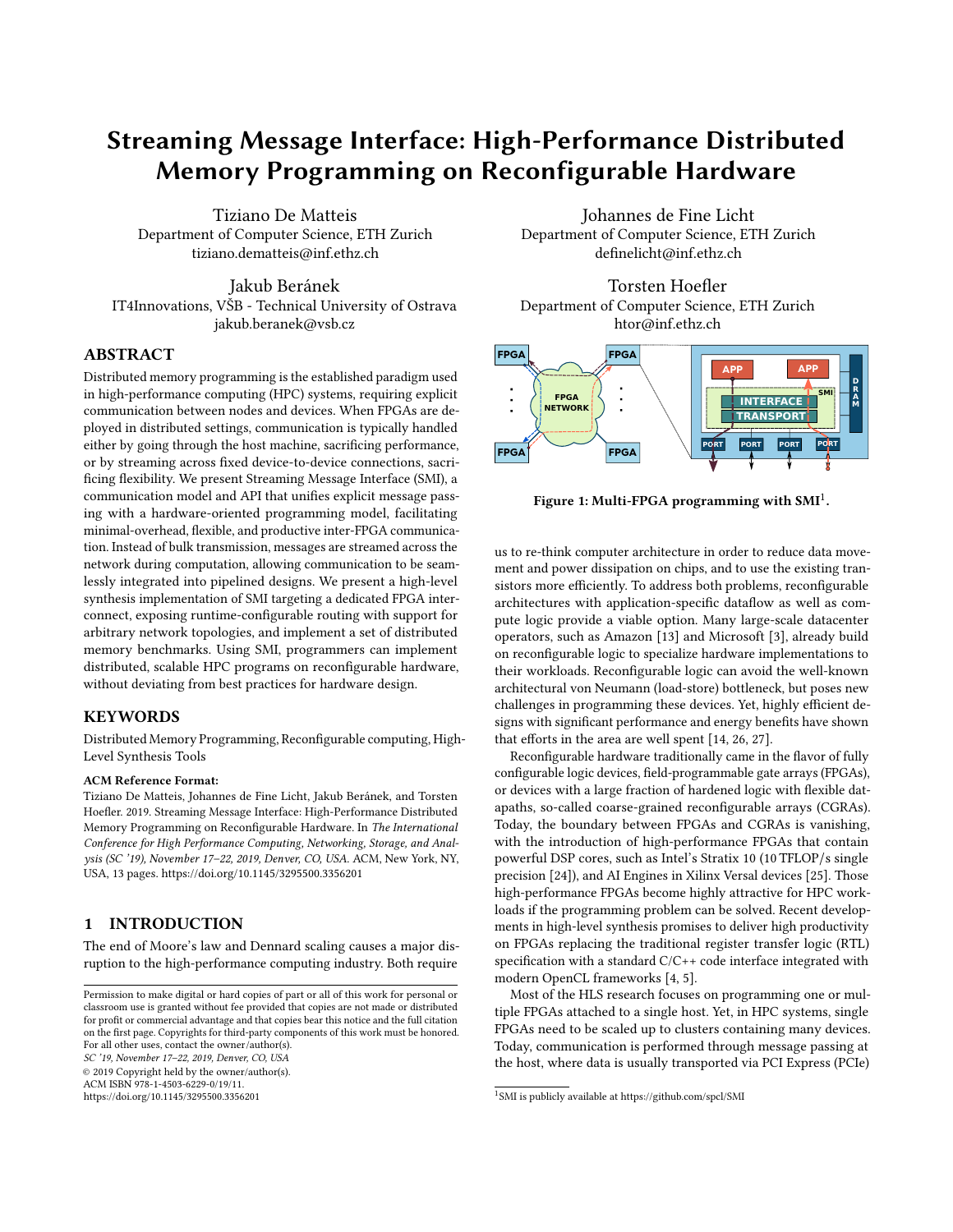the network topology). That is, the following inequality must hold:

$$
\frac{(N_X - 2h_X) \cdot (N - 2h)}{B_{\text{mem}}} \ge \frac{4(N_X \cdot h + N \cdot h_X)}{B_{\text{comm}}}
$$

 $^{B_{\rm mem}}$   $^{B_{\rm comm}}$  bomm  $^{B_{\rm comm}}$ size, this condition is easily met when tackling large problems.

For benchmarks we use a 4-point stencil (i.e.,  $h_X = h = 1$ ). We demonstrate the benefit of spatial tiling in a distributed memory FPGA setting using SMI by showing the strong scaling behavior of five kernels executed over the same stencil domain: a vectorized kernel with perfect spatial reuse, reading 16 elements per cycle from a single DDR bank (1 bank/1 FPGA); a spatially tiled kernel running on a single node, reading 64 elements per cycle across all four memory modules of the FPGA (4 banks/1 FPGA); an SMI code running on four FPGAs, each reading 16 elements per cycle from a single memory bank per FPGA (1 bank/4 FPGAs); an SMI code running on four FPGAs, each reading 64 elements per cycle across all memory banks (4 banks/4 FPGAs); and an SMI implementation running on 8 FPGAs organized in a  $2 \times 4$  shape, each reading 64 elements per cycle across all memory banks (4 banks/8 FPGAs). Results are shown in Fig. 15 for a 4096 × 4096 domain, executed for 32 timesteps using the torus connection topology. We executed the same benchmarks with the FPGAs organized in a bus topology, and observed this to not affect the execution time.

Exploiting four banks on a single FPGA, and exploiting one bank per FPGA on four FPGAs, both show a nearly identical speedup of <sup>3</sup>:5×, demonstrating that communication and computation is fully overlapped. When reading 64 elements on four FPGAs, we get the exact product  $3:5 \cdot 3:5 = 12:3 \times$  as speedup over the single bank version, while 8 FPGAs exhibit a speed of <sup>23</sup>:1. In Fig. 16 we evaluate weak scaling, by reporting the average computation time

```
1 for (int t = 0; t < T; t^{++}) {
2 int num_elems = h_y*(N_x-2*h_x); // Size of halo region
3 int r_x = rank / RY; // Rank coordinates
4 int r_y = \text{rank } x RY;
5 SMI_Channel recv_west = SMI_Open_recv_channel(
    num_elems, SMI_FLOAT, r_x \times RY + (r_y - 1), 1,SMI_COMM_WORLD);
8 SMI_Channel recv_east = SMI_Open_recv_channel(
     num_elems, SMI_FLOAT, r_x \times RY + (r_y + 1), 2,
10 SMI_COMM_WORLD);
11 // ...open remaining channels...
12 for (int i = 0; i < N_x; i++) { // Pipelined
13 for (int j = 0; j < N_y; j^{++}) { // region
14 float value;
15 bool on_corner = /* \dots */;
16 if (r_y > 0 && j < h_y && !on_corner) { // On left
17 SMI_Pop(&recv_west, &value); // halo
18 } else if (ry < RY - 1 && j >= N_y - h_y &&
19 !on_corner) {
20 SMI_Pop(&recv_east, &value);
21 // ...handle other halos and boundary conditions...
22 } else
23 value = memory\lceil i \star N \rceil + i \rceil;
24 write_channel_intel(to_kernel, value); // Stream to
25 } } } // compute
```
Listing 3: Communication in pipelined stencil code.

![](_page_10_Figure_9.jpeg)

Figure 15: Stencil benchmark with and without SMI.

![](_page_10_Figure_11.jpeg)

Figure 16: Average execution time per stencil point of SMI for varying grid size with 4 memory banks per FPGA.

per grid point obtained with different grid sizes for the 4 and 8 FPGAs setups. At large grid sizes, 8 FPGAs achieve a 2x speedup over 4 FPGAs.

With SMI and our reference implementation, we show that we can execute FPGA programs in both MPMD and SPMD fashion, target any network topology, specialize to the target network topology, and scale the number of FPGAs using the same bitstream. Adapting to SMI requires minimal code intervention, as the interface integrates into the conventional streaming approach taken by pipelined HLS codes, and is thus nearly equivalent to parallelizing the code on a single device.

# 6 RELATED WORK

In previous work targeting multi-FPGA systems, FPGAs interconnected by point-to-point serial connections are typically programmed according to the streaming model (Fig. 3). The common approach to scaling to multiple FPGAs is to organize the computation in a pipeline spanning across multiple chips, in which each stage communicates only with the previous and the successive stage (e.g., systolic array approaches). Sato et. al. [22] parallelize 2D and 3D stencils in this way by pipelining a linear array of processing elements across multiple FPGAs. Each processing element performs one time-step, and the results are streamed to the next one. Zhang et al. [27] propose an implementation of a convolutional neural network that pipelines 6 FPGA devices connected in a ring topology. In their solution, a network layer is implemented by a single stage. Geng et al. [10] addresses a similar problem by proposing a pipelined implementation in which layers are distributed across multiple pipeline stages. Owaida et al. [20] parallelize the inference over a decision tree ensemble. They proposed a communication shell to implement communications between FPGAs either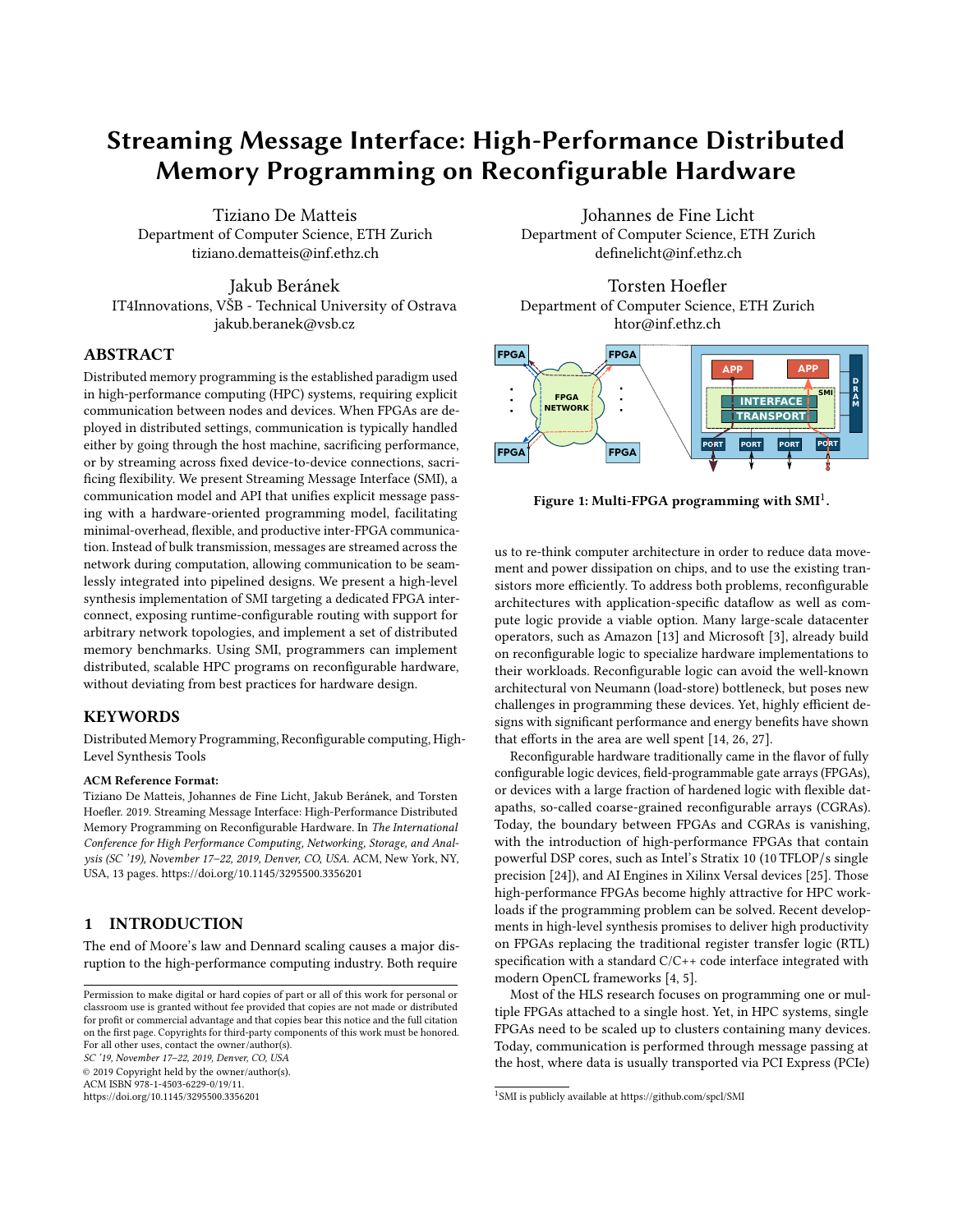by using serial links or via host intervention. In all the aforementioned cases, the application programmer is limited to the streaming model in expressing a distributed computation, constructing the exact path to move the data across the FPGAs in the system. With streaming messages and SMI we propose a more flexible solution, allowing programmers to dynamically exploit arbitrary communication topologies in the spirit of MPI, while maintaining a streaming programming model for computations.

Despite accelerators being ubiquitous in supercomputers and data centers, there is no unified programming model or library for communicating directly from/to accelerator devices. Traditionally, programmers have been forced to use a mix of different programming models (e.g, MPI+CUDA or MPI+OpenCL). More recently, there has been an effort from the HPC community in developing programming models and libraries that treat accelerators as firstclass citizens: Aji et al. [1] propose MPI-ACC, an accelerator-aware MPI implementation, to support data transfers in heterogeneous clusters; Gysi et al. [12] propose dCuda, which combines the CUDA programming model with a subset of MPI remote memory access operations; and the authors of IMPACC [15] propose integrating MPI and OpenACC, by mapping all the available host and device memories in a node to a single unified node virtual address space. All these solutions involve intervention of the host to perform the actual data communication. In SMI, we provide an acceleratororiented communication library, and show how this can be used to exploit a dedicated FPGA interconnect, avoiding costly trips through the host nodes, saving PCIe, host DRAM, and host network bandwidth.

In the context of FPGA programming, various works address applying the message passing model to multi-FPGA systems. TMD-MPI [21] implements a subset of MPI primitives for multi-FPGA systems. The authors implement a VHDL-based engine that performs communications, exploiting shared memory (if the FPGAs are attached to the same host) or a specialized network interface (for remote communications). Shu et al. [23] propose DUA, a communication architecture that provides uniform access for FPGAs to data center resources like CPUs, GPUs, and disks. The system is implemented in Verilog, but provides an OpenCL interface, and targets FPGAs implementing a full network stack in a cloud setting. The system provides basic message-passing primitives, but does not go further to address the programming model. Eskandari et al. [9] propose HUMboldt, a message passing communication layer, supporting messages to be sent among different FPGA kernels and CPU kernels. In all these works, authors apply the message passing model directly to program a multi-FPGA system. With SMI, we explicitly address the issue of programming communication in a pipelined HLS setting, providing a model and interface that is familiar to HPC users, yet integrates well into hardware designs.

Finally, George et al. [11] present a network infrastructure for allowing communication among FPGAs organized in a 3D torus. In their subsequent work [17], they build an OpenCL abstraction on top of this network stack to enable inter-FPGA communications in HLS programs. In contrast to SMI, their solution exploits the streaming model, without defining a precise communication interface and with no support for collective communications.

# 7 CONCLUSION

We propose streaming messages, a communication model for distributed memory programming on reconfigurable hardware. Streaming messages unify message passing and traditional streaming communication, allowing transient channels to be dynamically established between multiple FPGAs in distributed systems, while maintaining a programming model that integrates seamlessly into HLS designs. To capture and expose the semantics of streaming messages, we introduce SMI, a communication interface specification for HLS programs, drawing inspiration from MPI, but designed to fit the hardware programming model, and release an open source reference implementation for use with OpenCL-capable Intel FP-GAs. With the simple and powerful model offered by SMI, we hope to further the viability of FPGAs as a HPC accelerators, and make distributed programming on FPGAs more accessible to both HPC and hardware developers.

# ACKNOWLEDGMENTS

We wish to thank the Paderborn Center for Parallel Computing  $(PC<sup>2</sup>)$ , in particular Christian Plessl and Tobias Kenter, for access, support, maintenance, and upgrades, sometimes on very short notice. We also would like to thank Mohamed Issa (Intel Corporation), for valuable suggestions. This project has been supported from the European Research Council (ERC) under the European Union's Horizon 2020 programme, Grant Agreement No. 678880 (DAPP), and Grant Agreement No. 801039 (EPiGRAM-HS). Jakub Beránek was supported by the European Science Foundation through the "Science without borders" project, reg. nr. CZ.02.2.69/0.0./0.0./16\_027/ 0008463 within the Operational Programme Research, Development and Education.

#### REFERENCES

- [1] A. M. Aji, L. S. Panwar, F. Ji, K. Murthy, M. Chabbi, P. Balaji, K. R. Bisset, J. Dinan, W. Feng, J. Mellor-Crummey, X. Ma, and R. Thakur. 2016. MPI-ACC: Accelerator-Aware MPI for Scientific Applications. IEEE Transactions on Parallel and Distributed Systems 27, 5 (May 2016), 1401–1414. [https://doi.org/10.1109/](https://doi.org/10.1109/TPDS.2015.2446479) [TPDS.2015.2446479](https://doi.org/10.1109/TPDS.2015.2446479)
- [2] Susan Blackford, James Demmel, Jack Dongarra, Iain Duff, Sven Hammarling, Greg Henry, Michael Heroux, Linda Kaufman, Andrew Lumsdaine, Antoine Petitet, Roldan Pozo, Karin Remington, and Clint Whaley. 2002. An Updated Set of Basic Linear Algebra Subprograms (BLAS). ACM Trans. Math. Softw. 28, 2 (June 2002), 135–151.
- [3] E. Chung, J. Fowers, K. Ovtcharov, M. Papamichael, A. Caulfield, T. Massengill, M. Liu, D. Lo, S. Alkalay, M. Haselman, M. Abeydeera, L. Adams, H. Angepat, C. Boehn, D. Chiou, O. Firestein, A. Forin, K. S. Gatlin, M. Ghandi, S. Heil, K. Holohan, A. El Husseini, T. Juhasz, K. Kagi, R. Kovvuri, S. Lanka, F. van Megen, D. Mukhortov, P. Patel, B. Perez, A. Rapsang, S. Reinhardt, B. Rouhani, A. Sapek, R. Seera, S. Shekar, B. Sridharan, G. Weisz, L. Woods, P. Yi Xiao, D. Zhang, R. Zhao, and D. Burger. 2018. Serving DNNs in Real Time at Datacenter Scale with Project Brainwave. IEEE Micro 38, 2 (Mar 2018), 8–20. [https://doi.org/10.1109/](https://doi.org/10.1109/MM.2018.022071131) [MM.2018.022071131](https://doi.org/10.1109/MM.2018.022071131)
- [4] J. Cong, B. Liu, S. Neuendorffer, J. Noguera, K. Vissers, and Z. Zhang. 2011. High-Level Synthesis for FPGAs: From Prototyping to Deployment. IEEE Transactions on Computer-Aided Design of Integrated Circuits and Systems 30, 4 (April 2011), 473–491.<https://doi.org/10.1109/TCAD.2011.2110592>
- [5] Tomasz S Czajkowski, Utku Aydonat, Dmitry Denisenko, John Freeman, Michael Kinsner, David Neto, Jason Wong, Peter Yiannacouras, and Deshanand P Singh. 2012. From OpenCL to high-performance hardware on FPGAs. In 22nd international conference on field programmable logic and applications (FPL). IEEE, 531–534.
- [6] Johannes de Fine Licht, Simon Meierhans, and Torsten Hoefler. 2018. Transformations of High-Level Synthesis Codes for High-Performance Computing. CoRR abs/1805.08288 (2018). arXiv[:1805.08288 http://arxiv.org/abs/1805.08288](http://arxiv.org/abs/1805.08288)
- [7] Rob Dimond, Sébastien Racaniere, and Oliver Pell. 2011. Accelerating largescale HPC Applications using FPGAs. In 2011 IEEE 20th Symposium on Computer